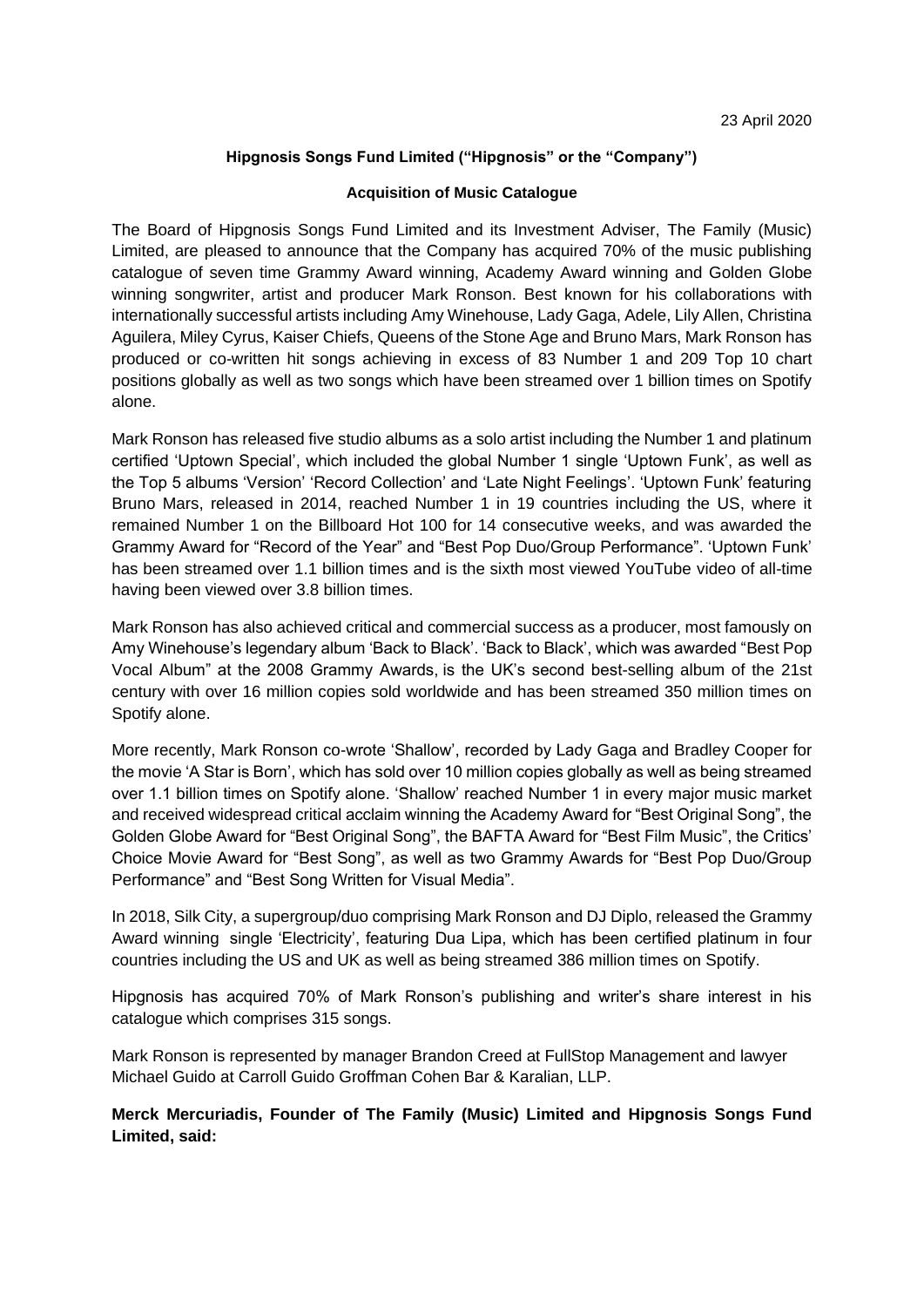"Mark has been amongst the most exciting creators in the world over the last 20 years co-writing and producing records for the most important artists of their time including Amy Winehouse, Bruno Mars, Lady Gaga and Dua Lipa. I have been an admirer ever since 'Stop Me' and it's an honour welcoming him and Brandon to the Hipgnosis Family."

## **Mark Ronson said:**

"I've known Merck for nearly 15 years. The very first time we interacted was when I nervously and humbly asked permission to cover "Stop Me" back in 2006, back when he managed Morrissey.

I was just starting out and he was very kind and generous with me. He was an artist's guy then and he's an artist's guy now.

I've always had enormous respect for his having such a credible, seminal management roster artists I was truly influenced by from Nile Rodgers to Jane's Addiction. And that same respect has continued with what he's done with Hipgnosis.

He's acquired the catalogues of some of my favourite creatives, and I'm excited to be joining those ranks."

# **For further information, please contact:**

| <b>The Family (Music) Limited</b><br>Merck Mercuriadis                                                                                       | Tel: +44 (0)1481 742742  |
|----------------------------------------------------------------------------------------------------------------------------------------------|--------------------------|
| N+1 Singer - Joint Corporate Broker<br>James Maxwell / James Moat (Corporate Finance)<br>Alan Geeves / James Waterlow / Sam Greatrex (Sales) | Tel: +44 (0)20 7496 3000 |
| J.P. Morgan Cazenove - Joint Corporate Broker<br>William Simmonds / Jérémie Birnbaum (Corporate Finance)<br>James Bouverat (Sales)           | Tel: +44 (0)20 7742 4000 |
| The Outside Organisation<br>Alan Edwards / Nick Caley                                                                                        | Tel: +44 (0)7711 081 843 |

## **NOTES TO EDITORS**

#### **About Hipgnosis Songs Fund Limited**

#### [\(www.hipgnosissongs.com\)](http://www.hipgnosissongs.com/)

Hipgnosis, which was founded by Merck Mercuriadis, is a Guernsey registered investment company established to offer investors a pure-play exposure to songs and associated musical intellectual property rights. The Company has raised a total of over £625 million (gross equity capital) through its Initial Public Offering on 11 July 2018, and subsequent issues in April 2019, August 2019 and October 2019. In September 2019, Hipgnosis transferred its entire issued share capital to the Premium listing segment of the Official List of the FCA and to the London Stock Exchange's Premium segment of the Main Market.

## **About The Family (Music) Limited**

The Company's Investment Adviser is The Family (Music) Limited, which was founded by Merck Mercuriadis, former manager of globally successful recording artists, such as Elton John, Guns N'